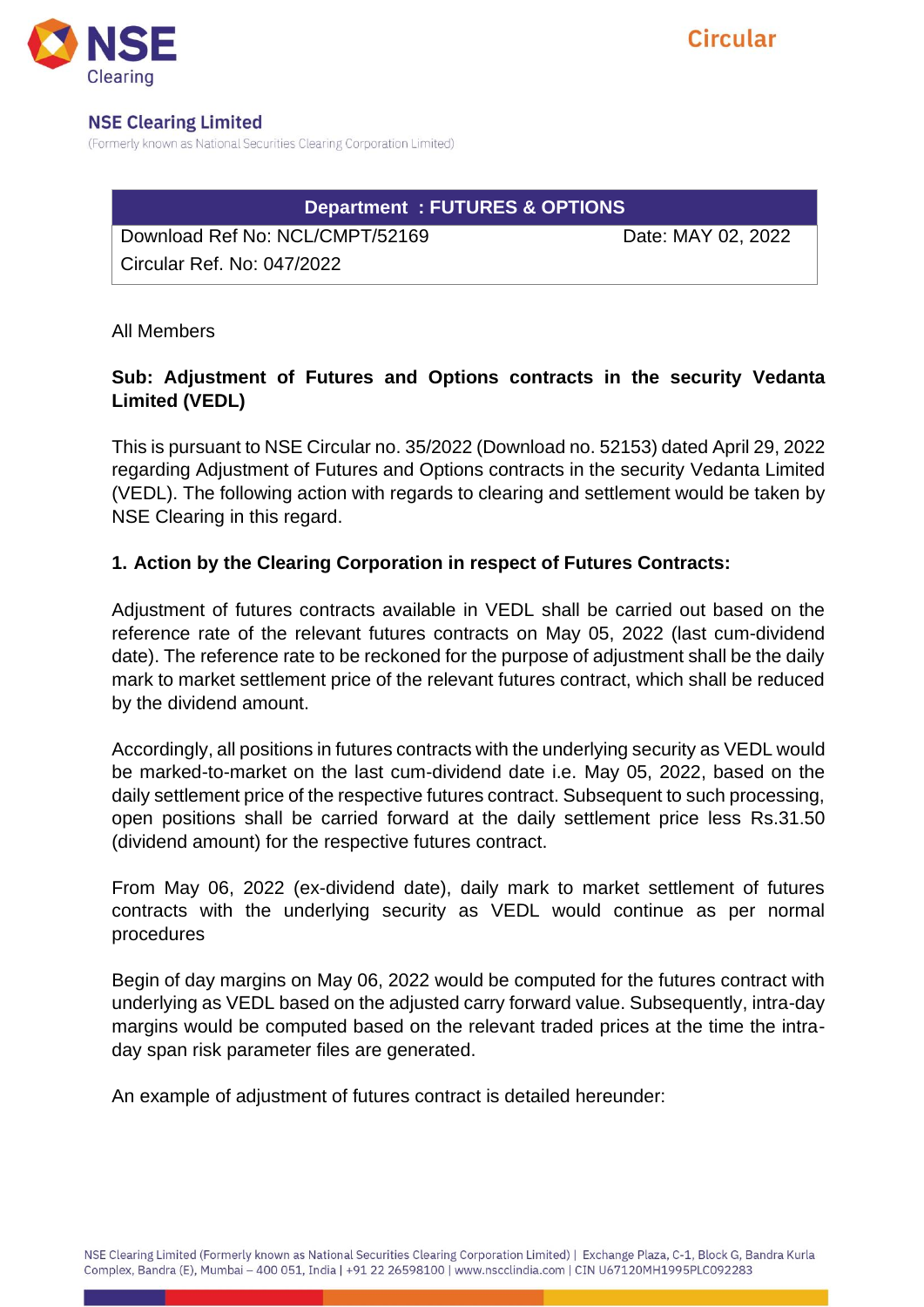

## **1.1 Positions before adjustment:**

| Clearing<br>Member | Trading<br>Member | Client<br>Code | Instrument    | Symbol | <b>Expiry Date</b> | Long<br>Position | Long<br>Value | Short<br>Position | * Short<br>Value |
|--------------------|-------------------|----------------|---------------|--------|--------------------|------------------|---------------|-------------------|------------------|
| A                  | ABC               | A <sub>1</sub> | <b>FUTSTK</b> | VEDL   | 26-May-2022        | 1550             | 635500        |                   |                  |
| B                  | <b>PQR</b>        | A2             | <b>FUTSTK</b> | VEDL   | 30-Jun-2022        | 0                |               | 1550              | 635500           |
| C                  | XYZ               | A3             | <b>FUTSTK</b> | VEDL   | 28-Jul-2022        |                  |               | 3100              | 1271000          |

\* Valued at price Rs.410.00/-

## **1.2 Positions after adjustment:**

| Clearing<br>Member | Trading<br>Member | Client<br>Code | Instrument    | Symbol | <b>Expiry Date</b> | Long<br>Position | *Long<br>Value | Short<br>Position | *Short<br>Value |
|--------------------|-------------------|----------------|---------------|--------|--------------------|------------------|----------------|-------------------|-----------------|
| A                  | <b>ABC</b>        | A1             | <b>FUTSTK</b> | VEDL   | 26-May-2022        | 1550             | 586675         |                   |                 |
| B                  | <b>PQR</b>        | А2             | <b>FUTSTK</b> | VEDL   | 30-Jun-2022        | 0                |                | 1550              | 586675          |
| $\mathsf{C}$       | <b>XYZ</b>        | A3             | <b>FUTSTK</b> | VEDL   | 28-Jul-2022        | 0                |                | 3100              | 1173350         |

\* Valued at price Rs.378.50 (Rs.410.00 – Rs.31.50 which is the dividend amount)

### **2. Action by Clearing Corporation in respect of Option Contracts:**

The full value of dividend i.e. Rs.31.50 would be deducted from all the cum-dividend strike prices on the ex-dividend date and adjusted to nearest tick size to arrive at new strike price. All positions in existing strike prices shall continue to exist in the corresponding new adjusted strike prices.

An example of the adjustments in the strike prices is detailed hereunder:

#### **2.1 Positions before Strike Price adjustment:**

| Clearing<br>Member | Trading<br>Member | Client<br>Code | Instrument    | Symbol      | <b>Expiry Date</b> | <b>Strike</b><br>Price | Option<br>Type | Long<br>Position | Short<br>Position |
|--------------------|-------------------|----------------|---------------|-------------|--------------------|------------------------|----------------|------------------|-------------------|
| A                  | <b>ABC</b>        | A1             | <b>OPTSTK</b> | <b>VEDL</b> | 26-May-2022        | 405.00                 | СE             | 1550             | 0                 |
| B                  | <b>PQR</b>        | A2             | <b>OPTSTK</b> | <b>VEDL</b> | 30-Jun-2022        | 410.00                 | <b>PE</b>      | 0                | 1550              |
| C                  | <b>XYZ</b>        | A3             | <b>OPTSTK</b> | <b>VEDL</b> | 28-Jul-2022        | 415.00                 | CЕ             | 0                | 3100              |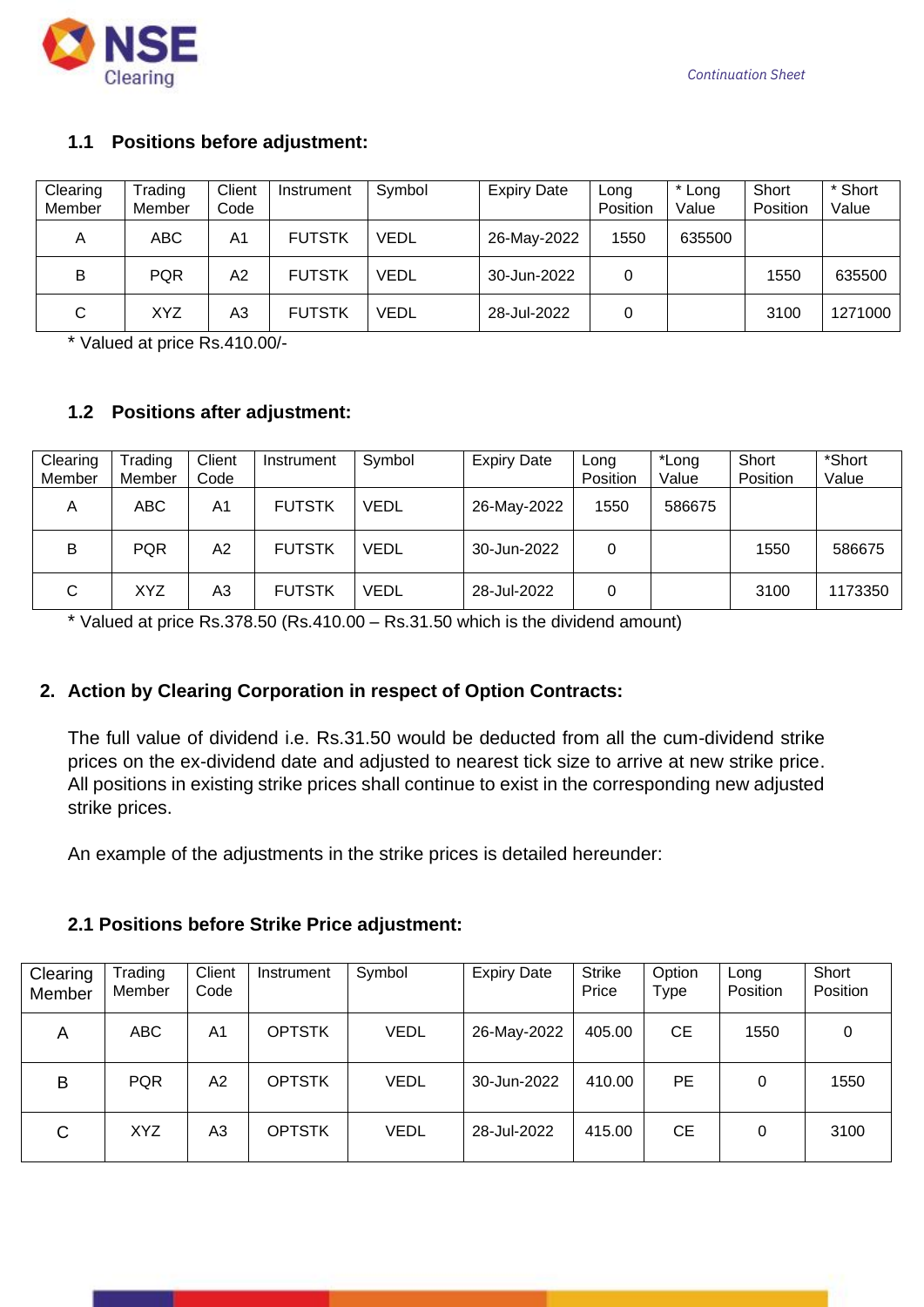

### **2.2 Positions after Strike Price adjustment:**

| Clearing<br>Member | Trading<br>Member | Client<br>Code | Instrument    | Symbol      | <b>Expiry Date</b> | <b>Strike</b><br>Price | Option<br>Type | Long<br>Position | Short<br>Position |
|--------------------|-------------------|----------------|---------------|-------------|--------------------|------------------------|----------------|------------------|-------------------|
| A                  | <b>ABC</b>        | A1             | <b>OPTSTK</b> | <b>VEDL</b> | 26-May-2022        | 373.50                 | <b>CE</b>      | 1550             | 0                 |
| В                  | <b>PQR</b>        | А2             | <b>OPTSTK</b> | <b>VEDL</b> | 30-Jun-2022        | 378.50                 | PE.            | 0                | 1550              |
| С                  | XYZ               | A3             | <b>OPTSTK</b> | <b>VEDL</b> | 28-Jul-2022        | 383.50                 | <b>CE</b>      | 0                | 3100              |

**3.** Members are advised to note the following in respect of futures and options contracts on underlying security Vedanta Limited (VEDL).

Position details of futures and options contracts with the underlying security as VEDL provided in PS\_03 / 04 files for trade date May 05, 2022, would indicate positions in the relevant contracts (without adjustment for dividend) on May 05, 2022.

Adjustments for futures contracts would be carried out separately as detailed in 1.1 and 1.2 above. Similarly, adjustments of options contracts would be carried out on such strike prices as detailed in 2.1 and 2.2 above. All open positions at existing strike prices shall continue to exist at adjusted strike prices.

The following two additional files will be provided, at the end of the day on May 05, 2022:

VEDL\_<Member Code>\_EXISTING\_POSITIONS.CSV VEDL\_<Member Code>\_ADJUSTED\_POSITIONS.CSV

The details of these files are provided as Annexure I.

**For and on behalf of NSE Clearing Limited**

Ashwini Goraksha Associate Vice President

| Telephone No    | <b>Fax No</b>   | Email id                     |
|-----------------|-----------------|------------------------------|
| ່ 1800 266 0050 | +91-22-26598269 | fao_clearing_ops@nsccl.co.in |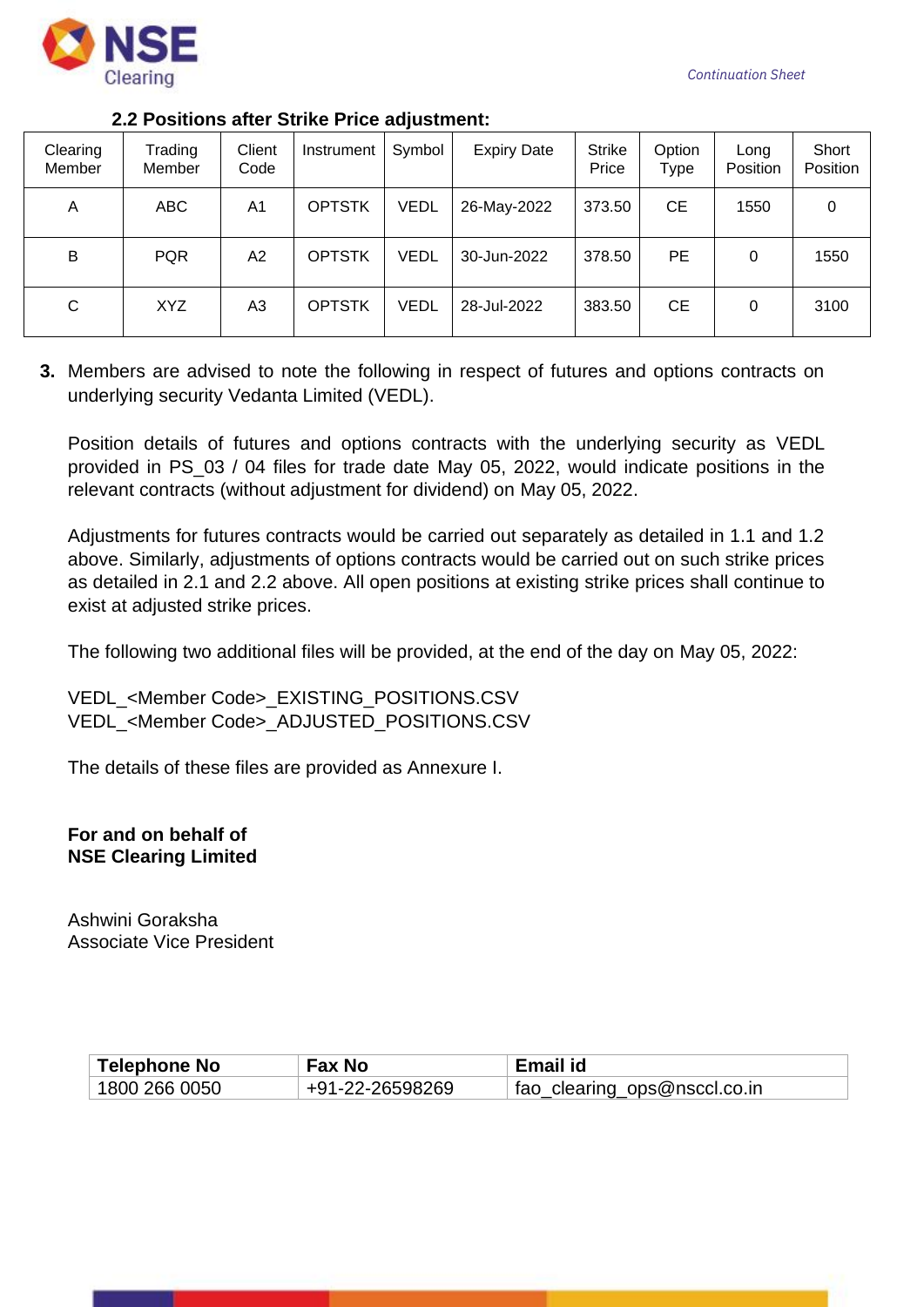

# **Annexure I**

## **Position file formats for Corporate Action Adjustment for futures and options contracts on underlying security – Vedanta Limited (VEDL).**

## **1. Details of existing positions:**

All members having positions in options contracts at existing strike prices and Futures contracts shall be given details of the same vide the regular F\_PS03 & the F\_PS04 files on May 05, 2022.

The file shall be comma separated. The file shall be named as VEDL \_<Member Code>\_EXISTING\_POSITIONS.CSV. This file shall be at client level.

The file structure shall be as under:

| <b>Position Date</b>                | Date                                      |
|-------------------------------------|-------------------------------------------|
| Segment Indicator                   | 'F'                                       |
| <b>Settlement Type</b>              | 'S/G'                                     |
| <b>Clearing Member Code</b>         | <b>CM Code</b>                            |
| Member Type                         | 'M'/'C'                                   |
| <b>Trading Member Code</b>          | TM Code / CP Code                         |
| <b>Account Type</b>                 | 'P'/'C' etc.                              |
| <b>Client Account / Code Client</b> | Account No. / Code                        |
| <b>Instrument Type</b>              | <b>OPTSTK/FUTSTK</b>                      |
| Symbol                              | <b>VEDL</b>                               |
| <b>Expiry date</b>                  | 26-May-2022<br>30-Jun-2022<br>28-Jul-2022 |
| <b>Strike Price</b>                 | <b>Existing Strike Prices</b>             |
| <b>Option Type</b>                  | 'CE'/'PE'                                 |
| <b>CA Level</b>                     | 1                                         |
| Post Ex / Asgmnt Long<br>Quantity   | <b>XXX</b>                                |
| Post Ex / Asgmnt Long Value         | XXX (value 0 for option<br>contracts)     |
| Post Ex / Asgmnt Short<br>Quantity  | <b>XXX</b>                                |
| Post Ex / Asgmnt Short Value        | XXX (value 0 for option<br>contracts)     |
| C/f Long Quantity                   | 0                                         |
| C/f Long Value                      | $\overline{0}$                            |
| C/f Short Quantity                  | $\overline{0}$                            |
| C/f Short Value                     | 0                                         |